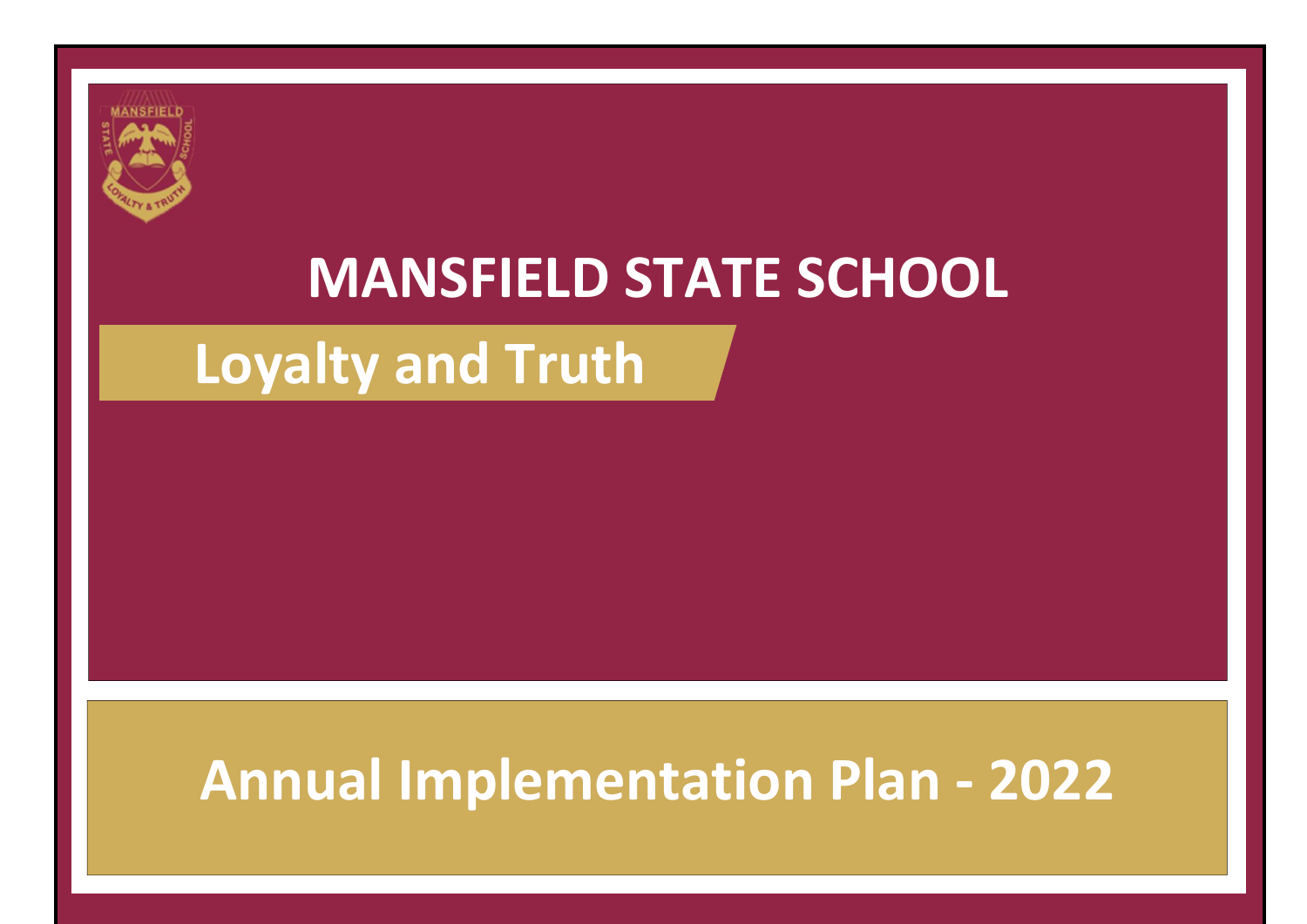

### **Mansfield State School Annual Implementation Plan – 2022**

#### *School Motto*

 *Loyalty and truth*

#### *Our Vision*

 *Curious, engaged learners Creative, critical thinkers Caring, active citizens* 

#### *Our Values*

*Engaging in lifelong learning Creating safe and inclusive workplaces and communities* 

*Every person succeeding*

*Authentic Collaboration that is purposeful*

#### *Why?*

*We believe every person should have the opportunity every day to strive to achieve their personal best.* 

#### *Our School Values*

 *Be Safe Be Respectful Be a Learner*

**Mansfield State School was established in 1970. The current enrolment is 1163 students in 47 classrooms. Mansfield State School has strong community support and a positive reputation. Students believe they are learners and along with their families have high expectations of success. Our focus mantra is Clarity, Consistency and Cohesion.**

#### **Guiding Principles:**

**Alignment:** to the Australian Curriculum

**Precision:** use of evidence in guiding the work to promote every student succeeding

**Intentional Collaboration:** actions taken that are deliberate to enact the vision, values and strategic direction of the school for every child to succeed





#### **Focus Areas for EIA**

School Focus: Commitment to building high performing teams across the school by the implementation of High Performing Teams practices.

**School Focus:** Alignment and commitment to the full implementation of the Australian Curriculum by continuing with Year Level Teams and Whole Day Curriculum Planning.

**School Focus:** Whole school approach to Pedagogy through the implementation of High Yield Strategies of the Learning Wall supported by planned check-in points for staff to reflect upon knowing their learners and varying the pathways.

**School Focus:** Redesign of Whole School Support through the implementation of the LEAPS Program and embedding of the POWER Program.

**School Focus:** Value and continue to maintain and grow community engagement and partnerships with the school.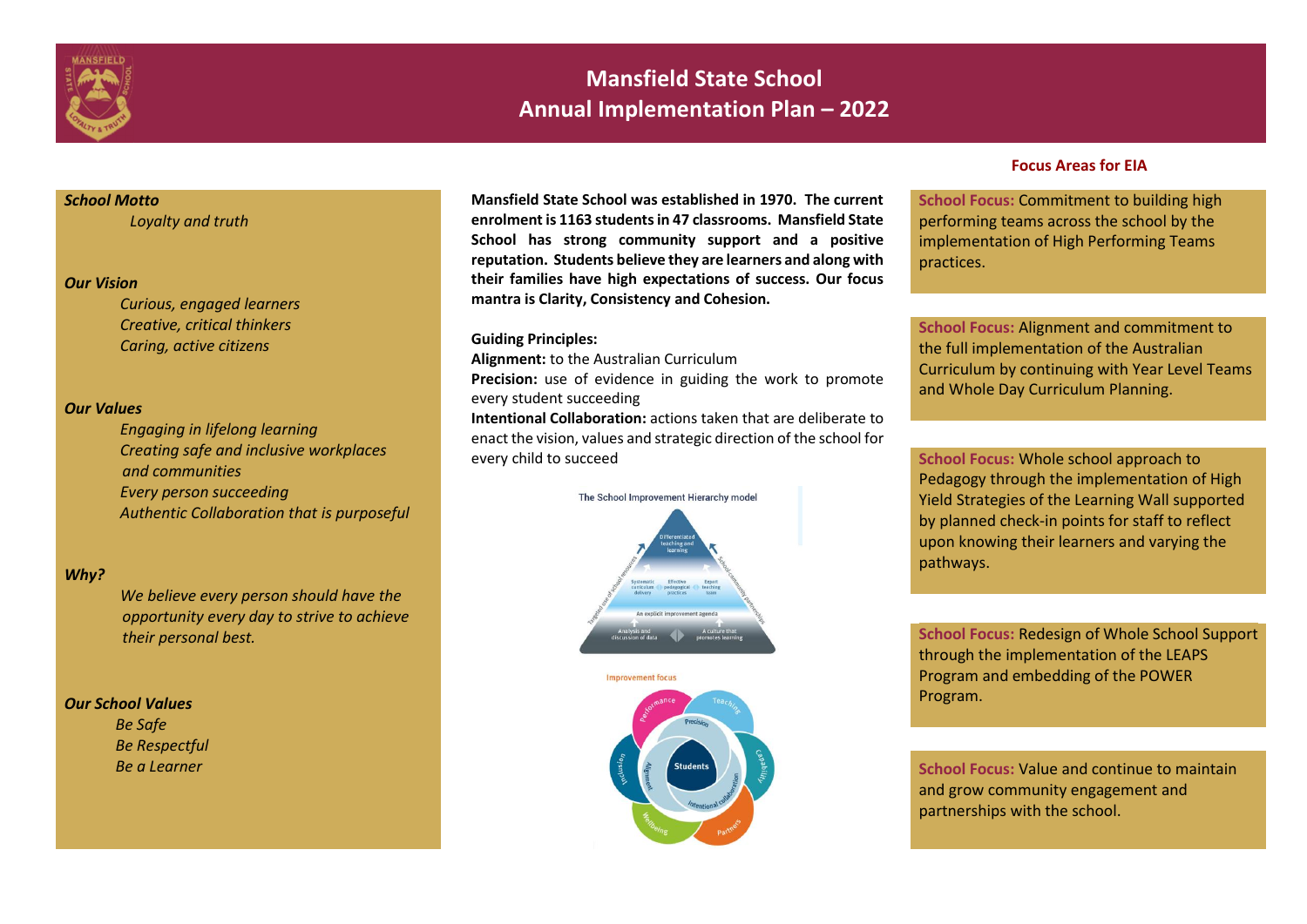| <b>State school</b><br><i>improvement</i><br>strategy<br><b>School</b><br>Improvement<br><b>Hierarchy</b>                    | <b>School Focus and Strategy</b>                                                                                                                                                                                                                                                                                                                                                                                                                                                                                                                                                                                                                                                                                                                                                                                                                                                                                                                                      | Leader                            | <b>Phase</b> | <b>Target</b><br><b>Performance Indicator</b><br>2022                                                                                                                                                                                                                                                         |
|------------------------------------------------------------------------------------------------------------------------------|-----------------------------------------------------------------------------------------------------------------------------------------------------------------------------------------------------------------------------------------------------------------------------------------------------------------------------------------------------------------------------------------------------------------------------------------------------------------------------------------------------------------------------------------------------------------------------------------------------------------------------------------------------------------------------------------------------------------------------------------------------------------------------------------------------------------------------------------------------------------------------------------------------------------------------------------------------------------------|-----------------------------------|--------------|---------------------------------------------------------------------------------------------------------------------------------------------------------------------------------------------------------------------------------------------------------------------------------------------------------------|
| <b>Partners</b><br><b>Expert Teaching</b><br>Team                                                                            | <b>School Focus:</b><br>Commitment to building high performing teams across the school by the implementation of High<br><b>Performing Teams practices</b><br><b>Strategy:</b><br>Continue to engage with HPT systems and process<br>High Performing Teams process applied in SLT and ELT meetings<br>$\bullet$<br>High Performing Teams identified system areas rolled out across the school<br>$\bullet$                                                                                                                                                                                                                                                                                                                                                                                                                                                                                                                                                             | P                                 |              | $\bullet$ SOS<br>. The school keeps me informed<br>about things that are important in<br>my work: Target: 90%<br>• Staff moral is positive.<br>Target:80%                                                                                                                                                     |
| <b>Teaching</b><br><b>Explicit</b><br>Improvement<br>Agenda<br><b>Systematic Delivery</b><br>of the Australian<br>Curriculum | <b>School Focus:</b><br>Alignment and commitment to the full implementation of the Australian Curriculum by continuing with<br>Year Level Teams and Whole Day Curriculum Planning<br><b>Strategy</b><br>1. Ensuring clarity, consistency, and cohesion, focus sharply on the alignment and implementation of the<br><b>Australian Curriculum</b><br>a. Continue to have Curriculum Planning Days<br><b>Build Year Level Leader Capability</b><br>b.<br><b>Planned Moderation</b><br>C <sub>1</sub><br>2. Utilise the Digital Technologies Leader to further lead and implement strategies for ICT capability and<br>professionally empower teaching staff to continue to implement the AC.<br>3. Strengthen teacher knowledge and capacity to implement the cross-curricula capability of Indigenous<br>Perspective<br>4. Work with intentional collaboration with the Southside Large Schools Cluster focusing on curriculum<br>precision, alignment and moderation. | DP's<br><b>TaLT</b><br><b>YLL</b> | <b>EM</b>    | $\bullet$ SOS<br>· Staff confidence in using AC<br><b>Target: 100%</b><br>· Staff confidence of embedding<br>indigenous perspectives Target<br>85%<br>• Moderation timetabled<br>$\bullet$ A – C data<br>• Targets:<br>$P - 2$<br>$A-C - 91%$<br>$A - B - 55%$<br>$3 - 6$<br>$A - C - 90%$<br>• $A - B - 55%$ |
| Performance<br><b>Analysis and</b><br><b>Discussion on Data</b><br><b>Differentiated</b><br><b>Teaching and</b><br>Learning  | <b>School Focus:</b><br>Whole school approach to Pedagogy through the implementation of High Yield Strategies of the Learning<br>Wall supported by planned check-in points for staff to reflect upon knowing their learners and varying the<br>pathway.<br><b>Strategy:</b><br>1. Build upon data literacy capabilities through implementation of the school data plan and 'check in'<br>points planned for staff to reflect upon the impact of teaching and learning.<br>2. Early Start data gathered to inform teaching and Learning                                                                                                                                                                                                                                                                                                                                                                                                                                | DP's<br><b>TaLT</b><br><b>YLL</b> |              | · SOS: Parent: My Childs learning<br>needs are being met at this<br>school. Target: 92%<br>· Child: My teachers provide me<br>with useful feedback about my<br>work. Target: 92%<br>· Staff: I modify my teaching<br>practice after reviewing student<br>assessment data: Target: 100%                        |